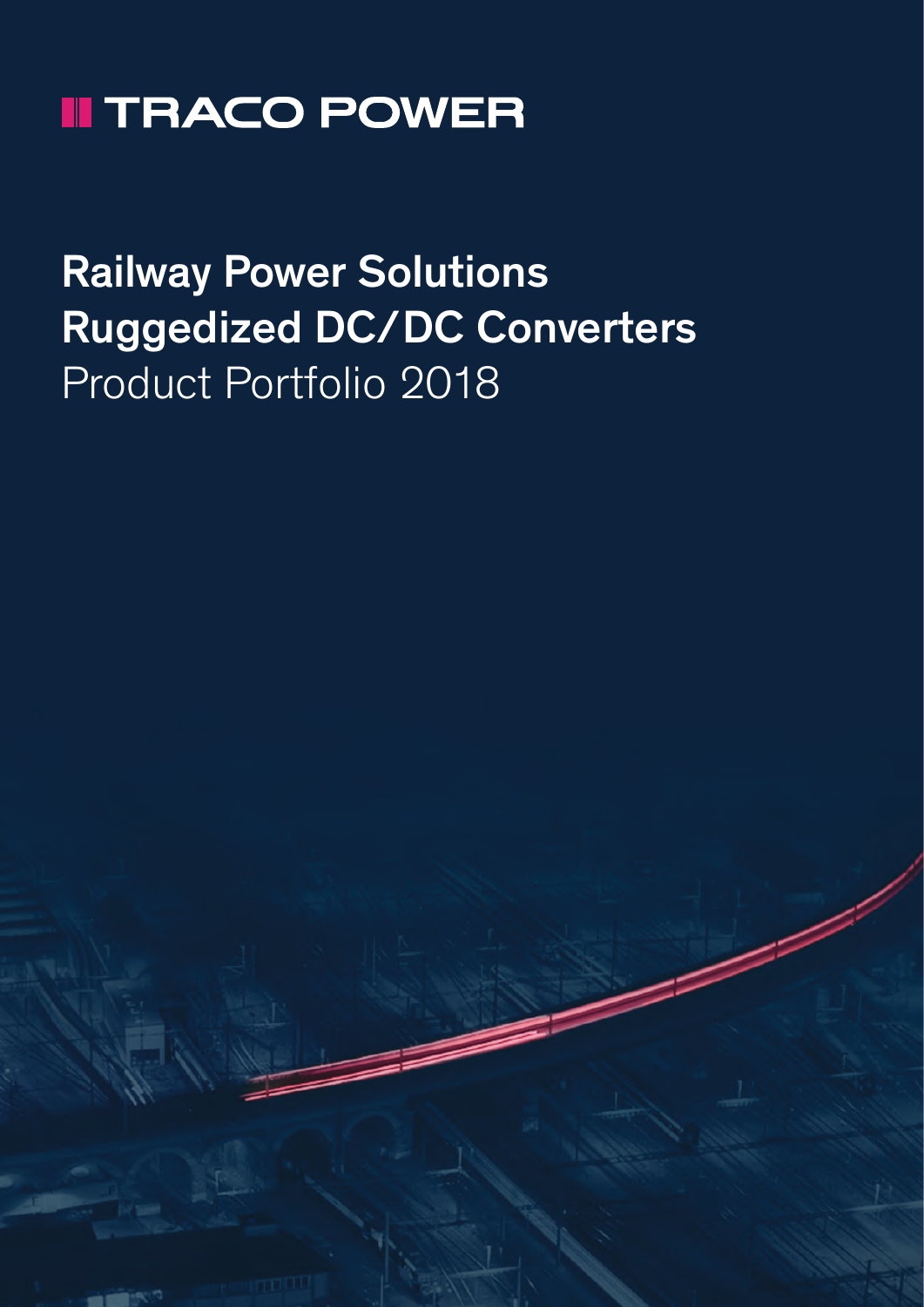### Ruggedized DC/DC converters for railway and industrial applications

DC/DC converters for railway and ruggedized industrial applications must withstand greater disruptive forces than most stationary applications and are subject to greater demands for operational safety, durability and thermal shock. European standards EN 50155 and EN 61373 were established to provide internationally recognized standards for these type of applications. These standards are now considered to be the defacto symbol of quality, indicating robustness, reliability and durability in the railway and transportation sectors and applications with extreme environments.

EN50155 defines the minimum input requirements for DC/DC converters as follows:

| <b>Bus</b>     | <b>Continuous input</b> | <b>Brownout Transient</b> |        | <b>TRACO POWER railway</b>                        |  |
|----------------|-------------------------|---------------------------|--------|---------------------------------------------------|--|
| <b>Voltage</b> | voltage range           | $100$ ms                  | 1 sec  | <b>DC/DC</b> input ranges                         |  |
| 24VDC          | 16.8-30.0V              | 14.4V                     | 33.6V  | Satisfied by $9 \sim 36$ VDC input range products |  |
| 37.5VDC        | 26.2-47.0V              | 22.5V                     | 52.5V  | Satisfied by 18~75 VDC input range products       |  |
| 48VDC          | 33.6-60.0V              | 28.8V                     | 67.2V  | Satisfied by 18~75 VDC input range products       |  |
| 72VDC          | 50.4-90.0V              | 43.2V                     | 100.8V | Satisfied by 43~160 VDC input range products      |  |
| 96VDC          | 67.2-120.0V             | 57.6V                     | 134.4V | Satisfied by 43~160 VDC input range products      |  |
| 110VDC         | 77.0-137.5V             | 66.0V                     | 154.0V | Satisfied by 43~160 VDC input range products      |  |

EN 50155 sets these additional requirements:

- Galvanic isolation to protect electronic circuits
- Standards for immunity and susceptibility from conducted / radiated noise
- Relative humidity levels up to 95% relative for 30 consecutive days

EN 61373 defines that DC/DC converters must provide continuous operation under these stresses:

- Random vibration frequency range of 5-150 Hz @ 5grms (5hrs per axis)
- Shock peak acceleration of 5g/2g/1g (duration: 50ms/20ms/20ms. )

All TRACO POWER DC/DC converters classified as "Railway" are extremely robust and safety qualified to meet EN 50155 and EN 61373. They offer continuous operational input ranges that exceed EN 50155's defined ranges with galvanic isolation up to 2250 VDC (input to output / input to case). Our DC/DC modules are fully enclosed and encapsulated with additional filtration circuits to protect from radiated / conducted noise while providing ruggedized mechanical protection from shock, vibration, humidity and air particles such as dust and water. The convection and conduction cooled package design of Traco Power railway DC/DC converters enable operation in extreme environments that can swing quickly from low to high temperatures ranging at least -40 to +85°C ambient. Additional qualification for the fire behaviour of components according to EN 45545-2 to ensure all our products are safe and of the highest quality for operation in extreme environments.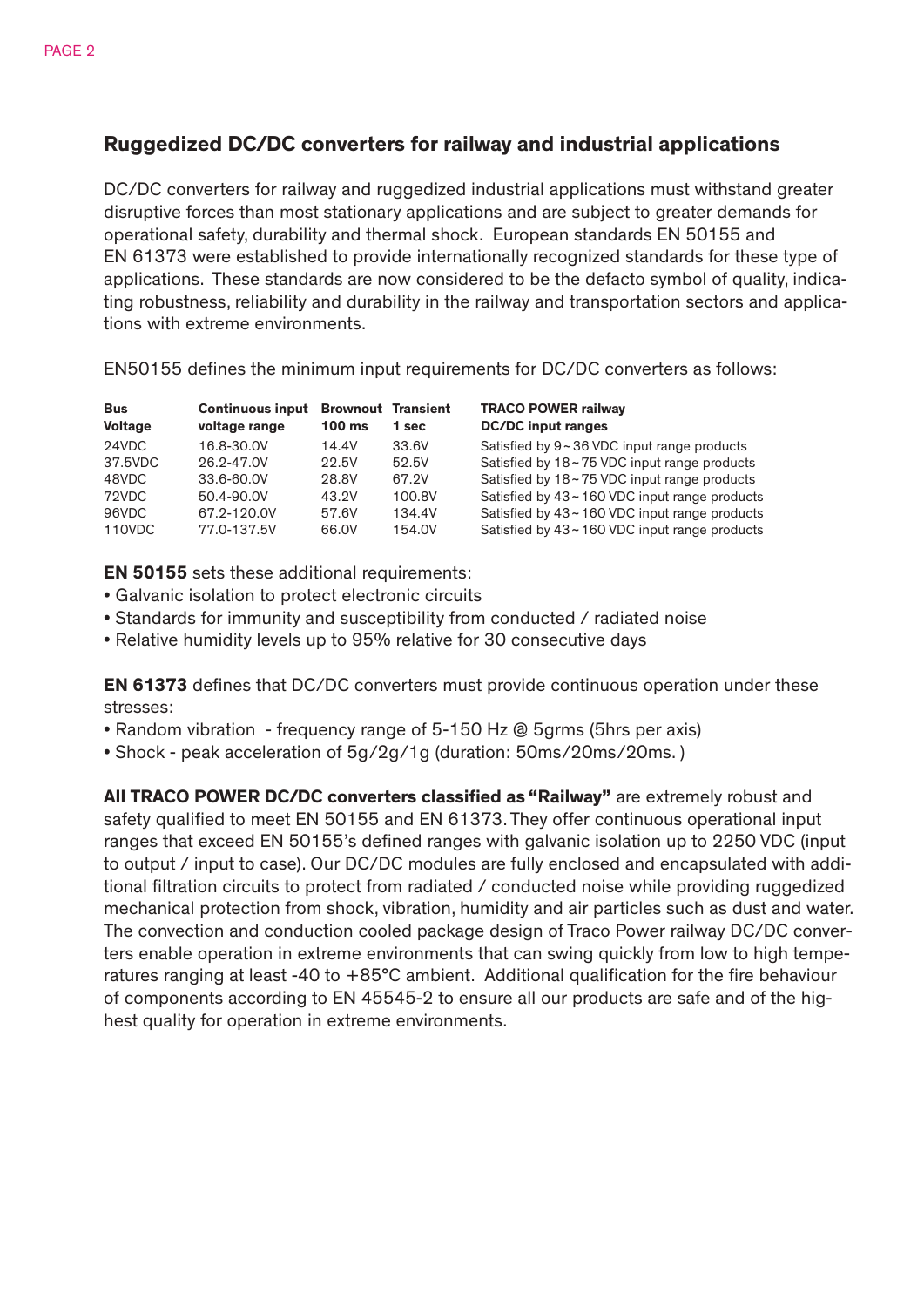- Wide 4:1 input voltage ranges: 9-36, 18-75, 43-160 VDC
- Output voltages: 3.3, 5.0, 9.0, 12, 15, 24, ±5, ±12, ±15 VDC

- 
- 
- 

## TMR 3WIR Series NEW NEW 3 Watt in SIP-8 metal package

single output 1: –Vin 2: +Vin 3: On/Off 6: +Vout 7: –Vout 8: Com. dual output 1: –Vin 2: +Vin 3: On/Off  $6: +Vout$ 7: Com. 8: –Vout

Single output 1: –Vin  $2: +$ Vin 3: On/Off  $6: +Vout$ 7: –Vout 8: Com. Dual output  $1: -V$ in 2: +Vin 3: On/Off 6: +Vout 7: Com. 8: –Vout



**Bookhoon** Library

 $21.8(0.86)$ 

 $\frac{6}{9}$  $\frac{7}{2}$  $\frac{8}{1}$ 

IIUI

 $\overline{1}$  $\frac{2}{\pi}$  $\frac{3}{2}$ 



### www.tracopower.com/overview/tmr3wir

### TMR 6WIR Series NEW NEW 6 Watt in SIP-8 metal package

- Wide 4:1 input voltage ranges: 9-36, 18-75, 43-160 VDC
- Output voltages: 3.3, 5.0, 9.0, 12, 15, 24, ±5, ±12, ±15 VDC





www.tracopower.com/overview/tmr6wir

- Wide 4:1 input voltage ranges: 9-36, 18-75, 43-160 VDC
- Output voltages: 3.3, 5.0, 12, 15, ±5, ±12, ±15 VDC

## TEN 8WI Series **8 Watt in DIP-24 package**



22: +Vin 23: +Vin



 $9.6(0.38)$ 

 $11.2(0.44)$ 



www.tracopower.com/overview/ten8wi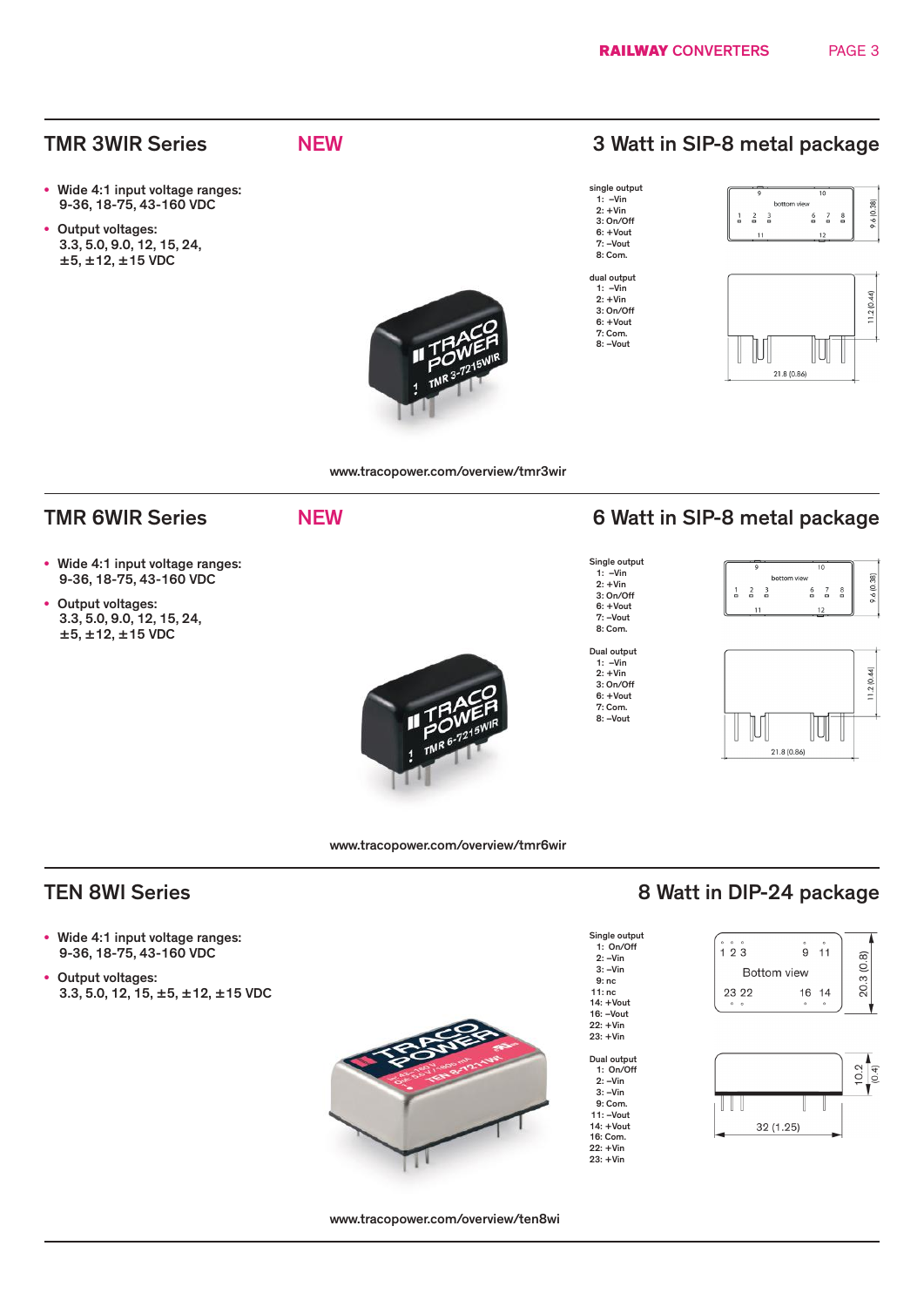- Wide 4:1 input voltage ranges: 9-36, 18-75, 40-160 VDC
- Output voltages: 3.3, 5.0, 12, 15, 24 adjust. ±10%  $±5, ±12, ±15, ±24$  VDC
- Six side shielded metal casing
- Input filter to meet EN55032 class A
- Very high efficiency up to 91%



### THN 15WIR Series 15 Watt in 1" x 1" package

single output 1: +Vin 2: –Vin 3: On/Off 4: +Vout 5: –Vout 6: Trim dual output 1: +Vin 2: –Vin 3: On/Off 4: +Vout 5: Com. 6: –Vout

single output 1: +Vin  $2: -V$ in  $3:$  On/Off 4: +Vout 5: –Vout 6: Trim dual output 1: +Vin  $2: -V$ in 3: On/Off 4: +Vout 5: Com. 6: –Vout





www.tracopower.com/overview/thn15wir

- Wide 4:1 input voltage ranges: 9-36, 18-75, 43-160 VDC
- Output voltages: 3.3, 5.0, 12, 15 adjust. ±10% ±12, ±15 VDC
- Six side shielded metal casing
- Input filter to meet EN55032 class B for 9-36, 18-75 VDC input class A for 40-160 VDC input
- Under voltage lock-out circuit



### TEN 20WIR Series 20 Watt in 2" x 1" package





www.tracopower.com/overview/ten20wir

### TEQ 20WIR Series **20 Watt in chassis mount package**

- Wide 4:1 input voltage ranges: 9-36, 18-75, 43-160 VDC
- Output voltages: 5.0, 12, 15, 24, ±12, ±15 VDC
- Input filter to meet EN55032 class B
- Voltage interruption class 2 without external components
- Under voltage lock-out circuit
- DC-Ok LED indicator
- Operating temperature range –40°C to 85°C at full load
- Optional DIN-rail mounting







www.tracopower.com/overview/teq20wir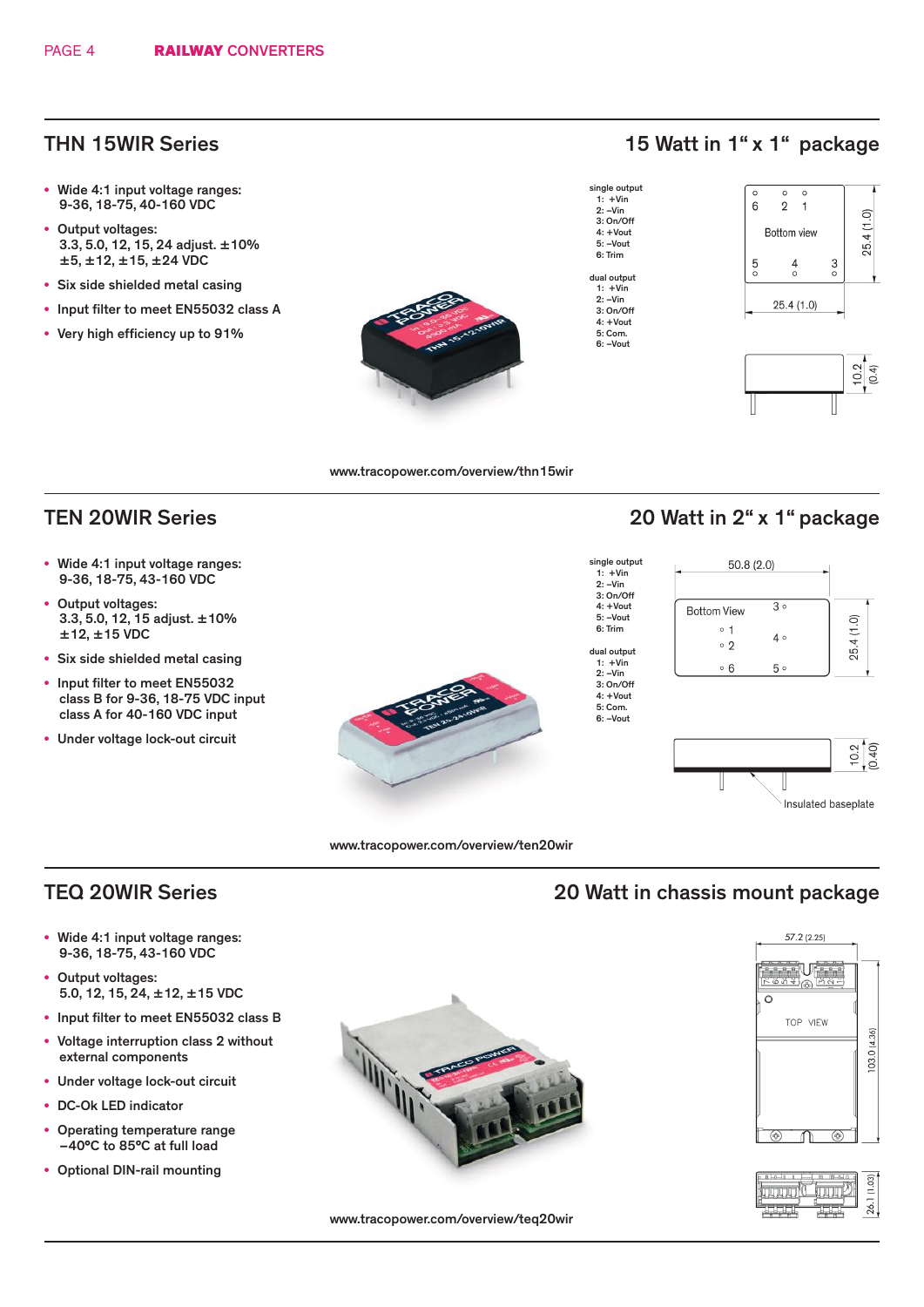- Wide 4:1 input voltage ranges: 9-36, 18-75, 43-160 VDC
- Output voltages: 3.3, 5.0, 12, 15, 24 VDC adjust. ±10% ±12, ±15, 24 VDC
- Six side shielded metal casing
- Very high efficiency up to 92%
- Under voltage lock-out circuit



### TEN 40WIR Series **1988** 2008 2009 40 Watt in 2" x 1" package



www.tracopower.com/overview/ten40wir

- Wide 4:1 input voltage ranges: 9-36, 18-75, 43-160 VDC
- Output voltages: 5.0, 12, 15, 24, ±12, ±15, ±24 VDC
- Input filter to meet EN55032 class B
- Voltage interruption class 2 without external components
- Under voltage lock-out circuit
- Very high efficiency up to 91%
- DC-Ok LED indicator
- Operating temperature range –40°C to 85°C at full load
- Optional DIN-rail mounting

- Wide 4:1 input voltage ranges: 9-36, 18-75, 43-160 VDC
- Output voltages: 5.0, 12, 15, 24, 48 VDC adjust. +10%/-20%
- Input filter to meet EN55032 class B
- Under voltage lock-out circuit
- Very high efficiency up to 91%
- Options:
	- Chassis mount (see TEP 100WIR)
	- Mounted heat-sink (see TEP 160WIR)
	- Chassis mount with EMI filter
	- (see TEP 200WIR)<br>- DIN-rail mount
	-





## TEQ 40WIR Series **All and Series** 40 Watt in chassis mount package



**LTITTI** 

77

26.1 (1.

### TEP 75WI Series 75 Watt in 2.4" x 2.3" package PCB or chassis mount





INNIN

نجنجح

picture: standard PCB mount version

Π

www.tracopower.com/overview/tep75wi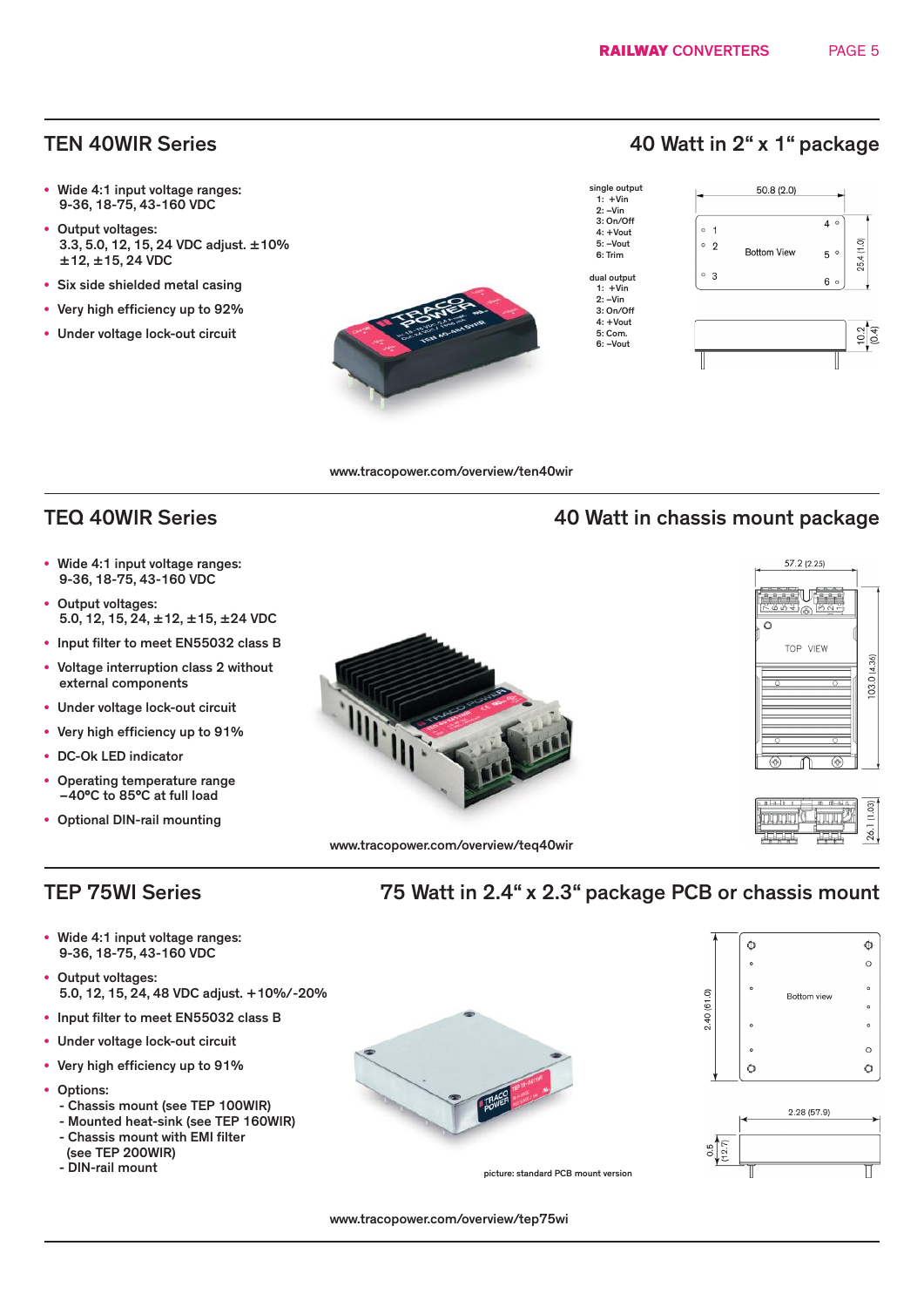- Wide 4:1 input voltage ranges: 9-36, 18-75, 43-160 VDC
- Output voltages: 5.0, 12, 15, 24, 48 VDC adjust.+10%/-20%
- Under-voltage lock-out circuit
- Over-temperature protection (auto restart)
- Very high efficiency up to 91%
- Options:
	- Chassis mount (see picture)
	- Mounted heat-sink (see TEP 160WIR)
	- Chassis mount with EMI filter (see TEP 200WIR)
	- DIN-rail mount

- Wide 4:1 input voltage ranges: 9-36, 18-75, 43-160 VDC
- Output voltages: 12, 15, 24, 28, 48 VDC adjust. +20%
- Constant voltage up to 100% load then constant current (suitable for battery load applications)
- Under-voltage lock-out circuit
- Over-temperature protection (auto restart)
- Option: Input filter to meet EN55032 class B



www.tracopower.com/overview/tep100wir

www.tracopower.com/overview/tep150wi





### TEP 150WI Series 150 Watt in chassis mount package





### TEP 160WIR

- Wide 4:1 input voltage ranges: 9-36, 18-75, 43-160 VDC
- Output voltages: 12, 15, 24, 28, 48 VDC adjust. +10%/-20%
- Under voltage lock-out circuit
- Over-temperature protection (auto restart)
- Very high efficiency up to 91%
- Options:
	- Chassis mount (see TEP 100WIR)
	- Mounted heat-sink (see picture)
	- Chassis mount with EMI filter
	- (see TEP 200WIR)
	- DIN-rail mount





picture: with optional mounted heat-sink standard PCB version see picture of TEP 75WI

160 Watt in 2.4" x 2.3" package PCB or chassis mount

www.tracopower.com/overview/tep160wir

### TEP 100WIR 100 Watt in 2.4" x 2.3" package PCB or chassis mount

picture: optional chassis mount version standard PCB version see picture of TEP 75WI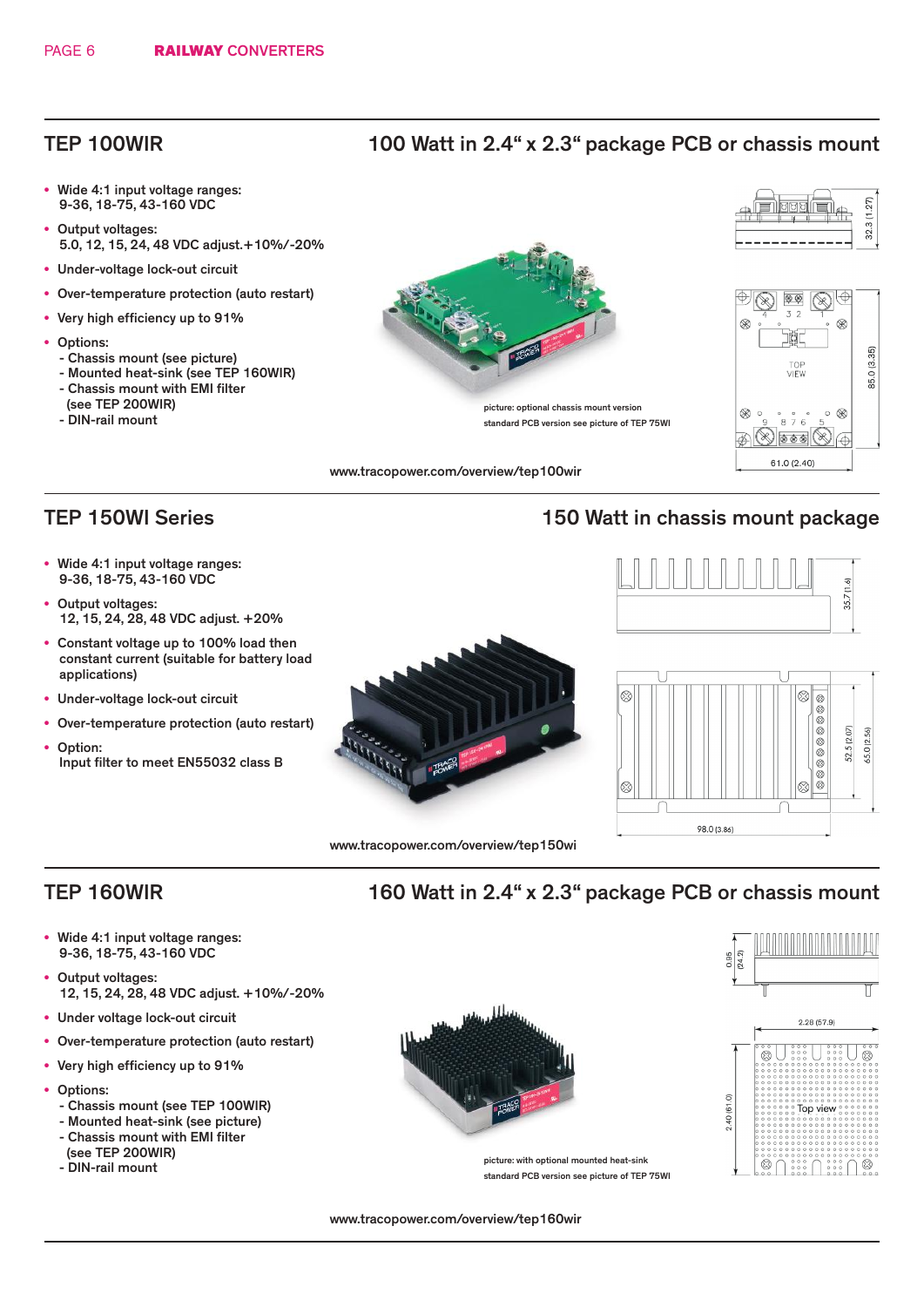- Wide 4:1 input voltage ranges: 9-36, 18-75, 43-160 VDC
- Output voltages: 12, 15, 24, 28, 48 VDC adjust. +10%/-20%
- Input filter to meet EN55032 class A
- Under-voltage lock-out circuit
- Over-temperature protection (auto restart)
- Very high efficiency up to 91%
- Options:
	- PCB mount (see TEP 75WIR)
	- PCB mount with heat-sink (see TEP 160WIR) - Chassis mount without EMI filter
	- (see TEP 100WIR)
	- DIN-rail mount



 $800$ W <del>500</del> 61.0 (2.40)

www.tracopower.com/overview/tep200wir

### TEQ Series 100 - 200 Watt in chassis mount package

- Wide 4:1 input voltage ranges: 9-36, 18-75, 43-160 VDC
- Output voltages: 12, 24, 28, 48 VDC adjust. +10%/-20%
- Excellent thermal convection
- Input filter to meet EN55032 class A
- Under-voltage lock-out circuit
- Soft start
- Over-temperature protection (auto restart)
- Very high efficiency up to 90%





www.tracopower.com/overview/teq

### • Wide 4:1 input voltage ranges: 18-75, 43-160 VDC

- Output voltages: 12, 15, 24, 28, 48 VDC adjust. +20%
- Constant voltage up to 100% load then constant current mode up to 400 Watt (suitable for battery load applications)
- Under-voltage lock-out circuit
- Sens lines
- Load share input for parallel operation
- Very high efficiency up to 91%
- Input filter to meet EN55032 class A



www.tracopower.com/overview/teq300wir

### TEQ 300WIR Series NEW 300 Watt in chassis mount package





### TEP 200WIR Series 200 Watt in chassis mount package